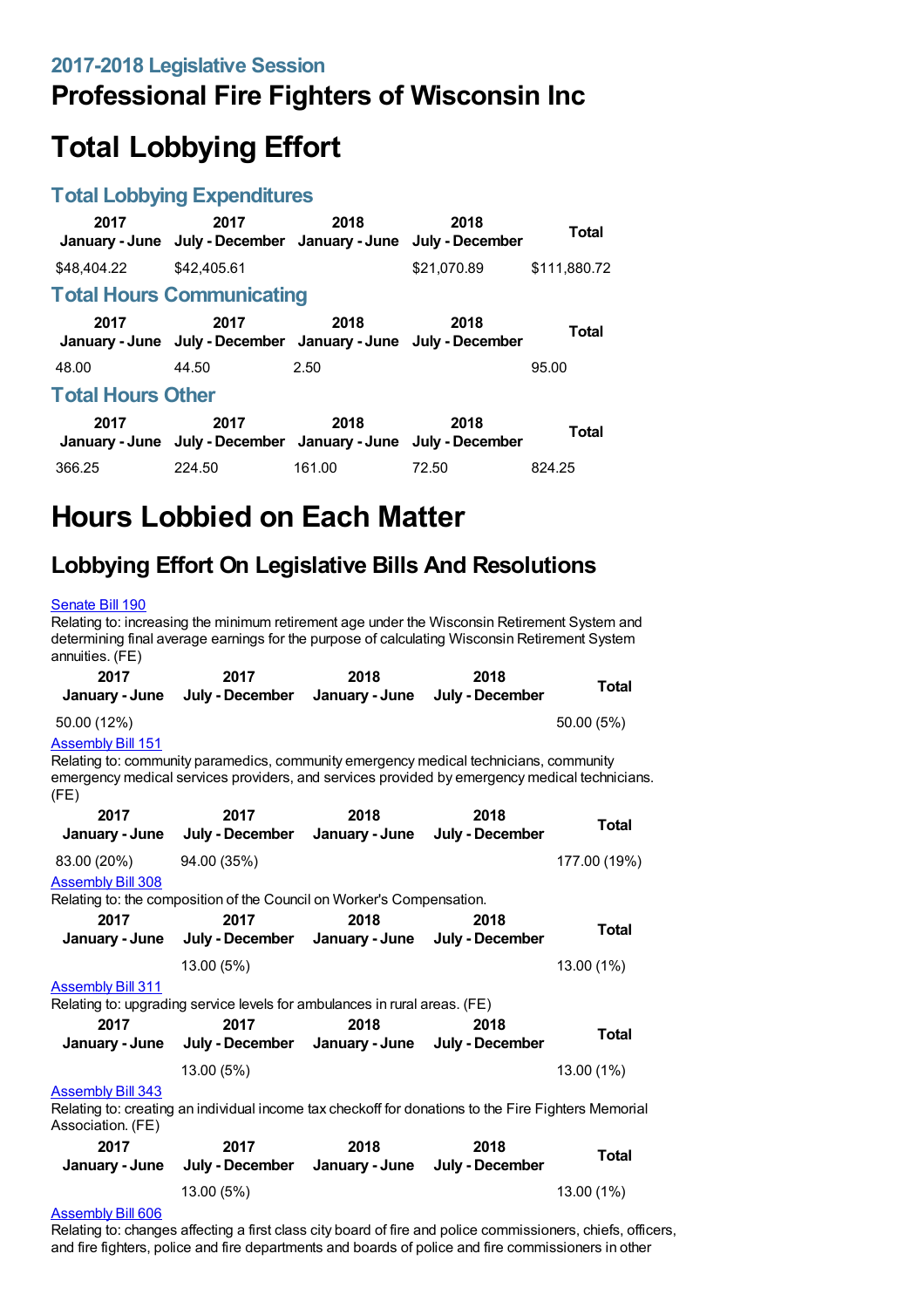| granting rule-making authority. (FE)                                                                                                                                                  |                                                                       |                        | cities, villages, and certain towns, veterans preference points awarded by first class cities, and                                                                                                             |              |  |
|---------------------------------------------------------------------------------------------------------------------------------------------------------------------------------------|-----------------------------------------------------------------------|------------------------|----------------------------------------------------------------------------------------------------------------------------------------------------------------------------------------------------------------|--------------|--|
| 2017<br>January - June                                                                                                                                                                | 2017<br>July - December                                               | 2018<br>January - June | 2018<br>July - December                                                                                                                                                                                        | <b>Total</b> |  |
|                                                                                                                                                                                       | 13.00 (5%)                                                            | 25.00 (15%)            |                                                                                                                                                                                                                | 38.00 (4%)   |  |
| Senate Bill 97                                                                                                                                                                        | line of duty and making appropriations. (FE)                          |                        | Relating to: requiring the payment of health insurance premiums, and establishing a loan program, for<br>survivors of a law enforcement officer, emergency medical technician, or fire fighter who dies in the |              |  |
| 2017<br>January - June                                                                                                                                                                | 2017<br>July - December                                               | 2018<br>January - June | 2018<br>July - December                                                                                                                                                                                        | <b>Total</b> |  |
|                                                                                                                                                                                       | 13.00 (5%)                                                            |                        |                                                                                                                                                                                                                | 13.00 (1%)   |  |
| Senate Bill 235                                                                                                                                                                       | Relating to: the composition of the Council on Worker's Compensation. |                        |                                                                                                                                                                                                                |              |  |
| 2017<br>January - June                                                                                                                                                                | 2017<br>July - December                                               | 2018<br>January - June | 2018<br>July - December                                                                                                                                                                                        | <b>Total</b> |  |
|                                                                                                                                                                                       | 27.00 (10%)                                                           |                        |                                                                                                                                                                                                                | 27.00 (3%)   |  |
| <b>Assembly Bill 434</b><br>stress disorder. (FE)                                                                                                                                     |                                                                       |                        | Relating to: worker's compensation claims by certain public safety employees for post-traumatic                                                                                                                |              |  |
| 2017<br>January - June                                                                                                                                                                | 2017<br>July - December                                               | 2018<br>January - June | 2018<br>July - December                                                                                                                                                                                        | <b>Total</b> |  |
|                                                                                                                                                                                       | 54.00 (20%)                                                           | 25.00 (15%)            |                                                                                                                                                                                                                | 79.00 (9%)   |  |
| <b>Assembly Bill 872</b><br>Relating to: career and technical education incentive grants for school districts and completion awards<br>for students and making an appropriation. (FE) |                                                                       |                        |                                                                                                                                                                                                                |              |  |
| 2017<br>January - June                                                                                                                                                                | 2017<br>July - December                                               | 2018<br>January - June | 2018<br>July - December                                                                                                                                                                                        | <b>Total</b> |  |
|                                                                                                                                                                                       |                                                                       | 16.00 (10%)            |                                                                                                                                                                                                                | 16.00 (2%)   |  |

## **Lobbying Effort On Budget Bill Subjects**

|                        | <b>Labor and Industry Review Commission</b>             |                        |                         |              |
|------------------------|---------------------------------------------------------|------------------------|-------------------------|--------------|
| 2017<br>January - June | 2017<br>July - December                                 | 2018<br>January - June | 2018<br>July - December | <b>Total</b> |
| 50.00 (12%)            |                                                         |                        |                         | 50.00(5%)    |
|                        | <b>Shared Revenue and Tax Relief: Property Taxation</b> |                        |                         |              |
| 2017<br>January - June | 2017<br>July - December January - June                  | 2018                   | 2018<br>July - December | <b>Total</b> |
| 87.00 (21%)            |                                                         |                        |                         | 87.00 (9%)   |

### **Lobbying Effort On Topics Not Yet Assigned A Bill Or Rule Number**

| <b>Lew limits</b>                      |                         |                        |                         |                |
|----------------------------------------|-------------------------|------------------------|-------------------------|----------------|
| 2017<br>January - June                 | 2017<br>July - December | 2018<br>January - June | 2018<br>July - December | Total          |
|                                        | 26.90 (10%)             |                        | 18.13 (25%)             | 45.03 (5%)     |
| Flame retardant furniture              |                         |                        |                         |                |
| 2017<br>January - June                 | 2017<br>July - December | 2018<br>January - June | 2018<br>July - December | Total          |
|                                        |                         |                        | 7.25(10%)               | $7.25 \le 1\%$ |
| Police and Fire Commission legislation |                         |                        |                         |                |
| 2017<br>January - June                 | 2017<br>July - December | 2018<br>January - June | 2018<br>July - December | Total          |
|                                        |                         |                        | $7.25(10\%)$            | $7.25 \le 1\%$ |
| <b>PTSD Legislation</b><br>2017        | 2017                    | 2018                   | 2018                    | <b>Total</b>   |